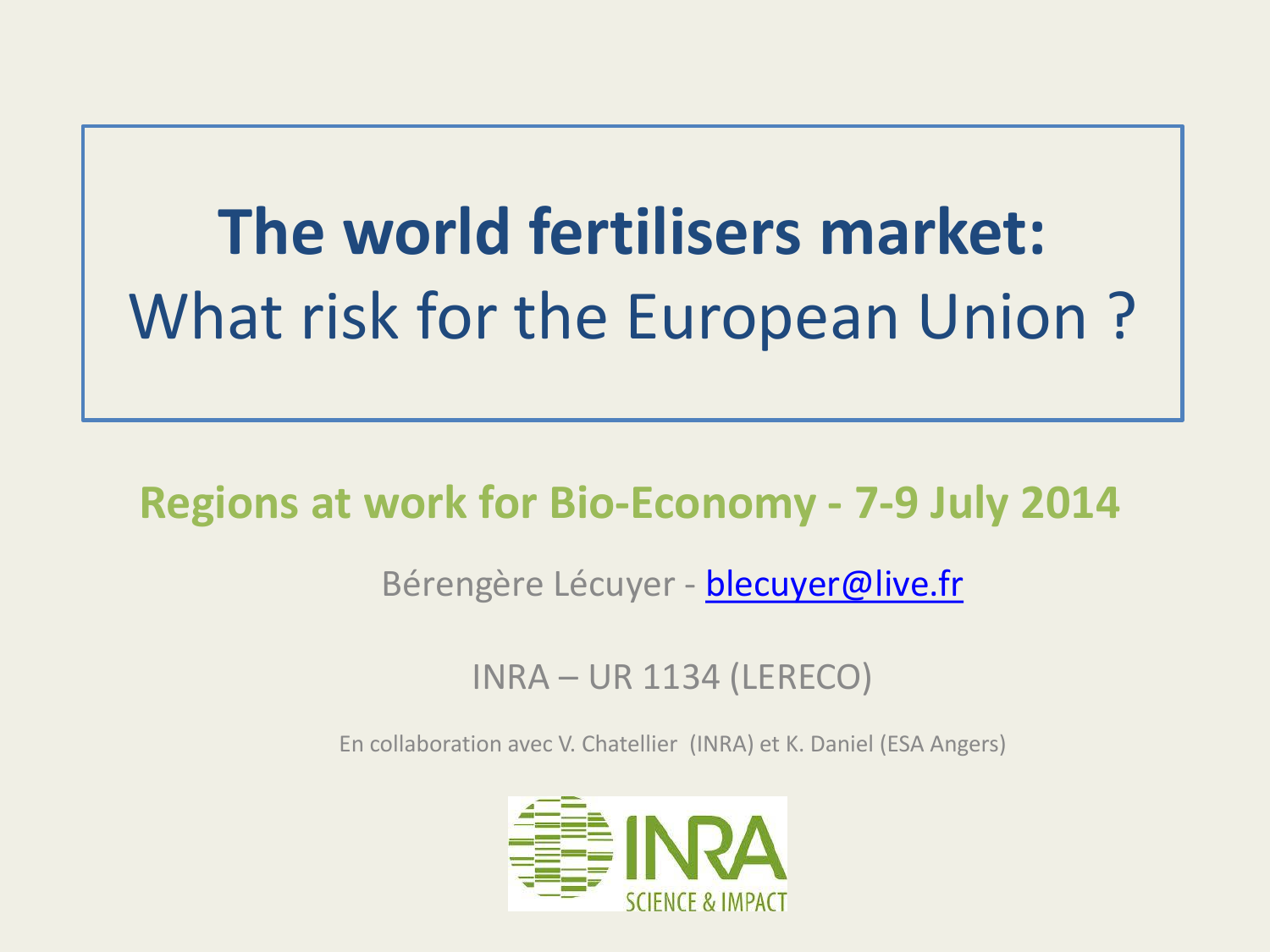### **1 - Mineral fertilisers are produced from non-renewable resources that are highly concentrated**

#### **Mineral fertilisers are produced from non-renewable resources**

- $\triangleright$  Natural gas for N, phosphate rock (PR) for P and potassium salts for K
- $\triangleright$  PR and Potassium salts are mainly extracted to be transformed into fertilizer
- $\triangleright$  P and K resources are not only non-renewable but also non-substituable
- **Rising costs of extraction and transportation on the medium run**
- **Risk of a resource depletion on the long run**

#### **These resources are highly concentrated among countries and companies**

- **Risk of price-setting (especially for phosphate rock and potassium salts)**
- $\triangleright$  But enhancing competition in the PR market since the price spike
- $\triangleright$  Some of the countries possessing resources are geopolitically unstable
- **Risk of a lack of investments or production shut-down**

#### **The main N and P producers are the main consumers of fertilizers (China and USA)**

- **Risk of a resource depletion on the medium run in these countries** and finally a higher resource concentration at the global level
- **The Chinese exports tax reduce the global availability of fertilizers**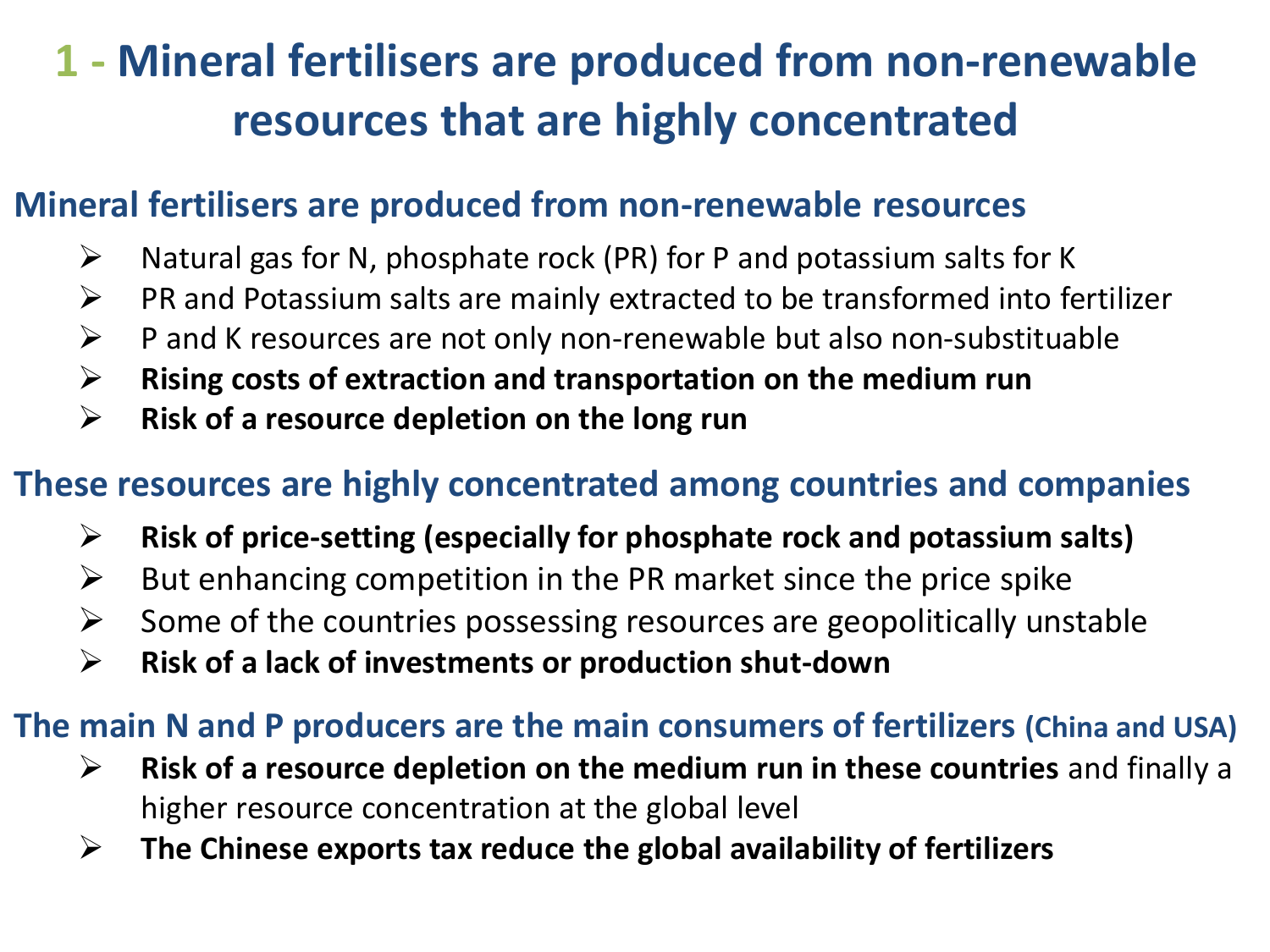#### **1. Reserve distribution of natural gas, phosphate rock and potassium salts**



- Russia, Turkmenistan, Iran and Qatar concentrate 60% of proven natural gas reserves
- 85 to 90% of world's remaining reserves of Phosphate rock (PR) are controlled by only five countries (Morocco, China, Algeria, Syria and Jordan)
- Canada, Russia and Belorussia concentrate almost 90% of potash reserves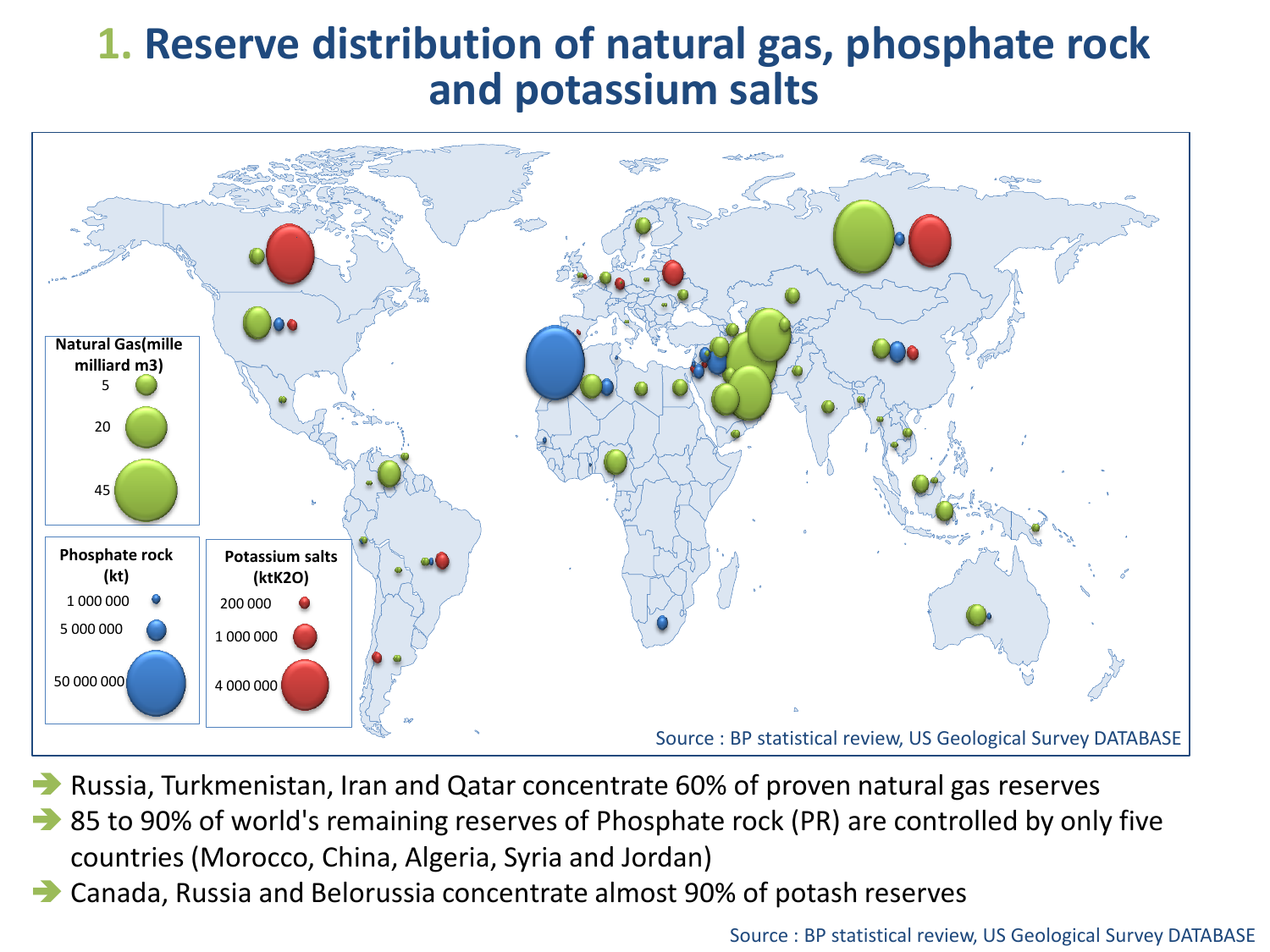### **1 – Main exporters of ammonia and nitrogen fertilizers**



**World nitrogen fertilizers exports (33 Mt of N in 2011/2012, 30% of total production)**



- 60% of the world production of ammonia is concentrated in 5 countries
- $\rightarrow$  Trinidad exports the totality of its production and is the main ammonia exporter
- China, India and the United-States transformed their ammonia production locally but China is the second leading exporter of nitrogen fertilizers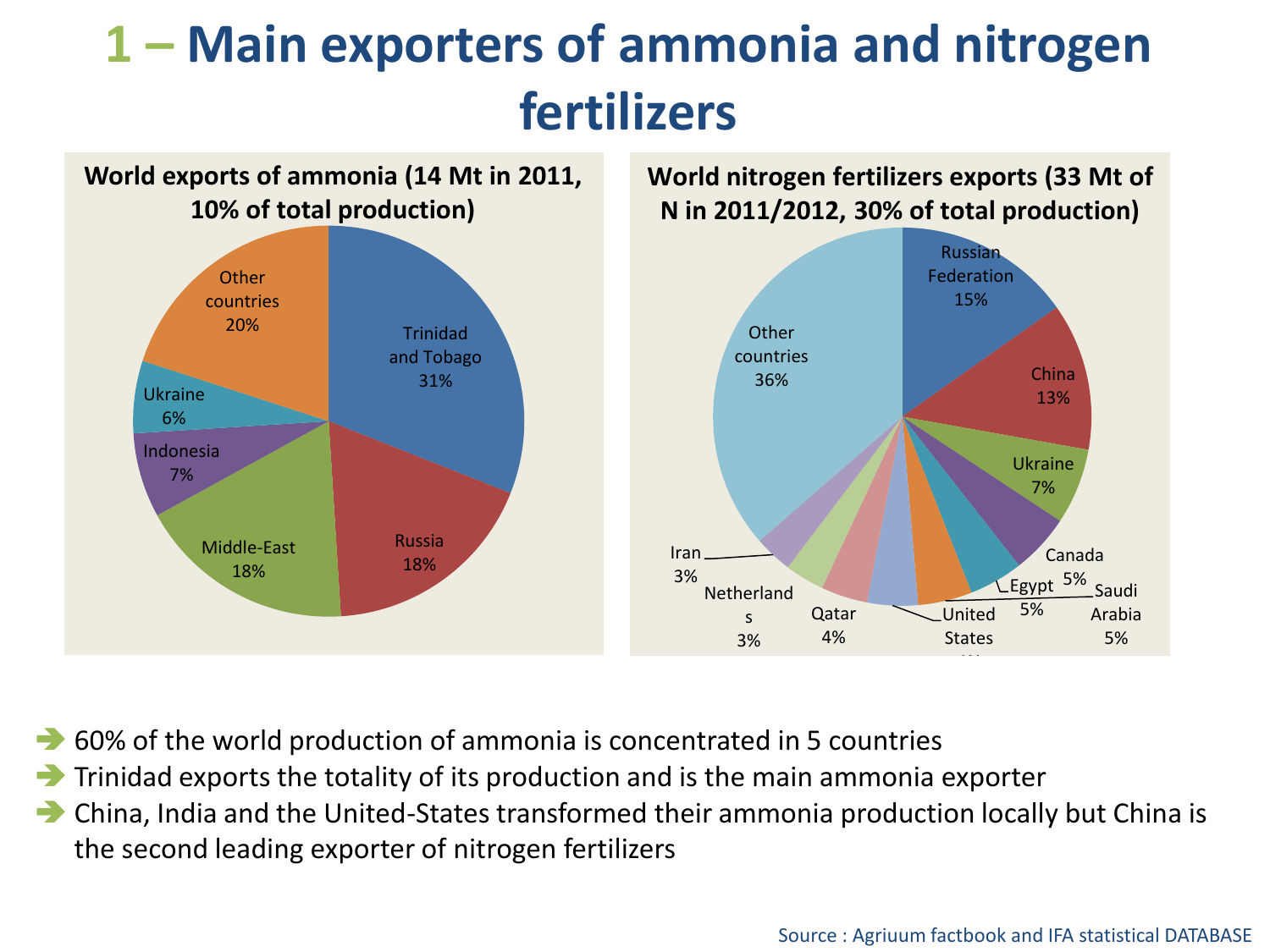### **1 – Main exporters of PR and phosphate fertilizers**



China, the United-States and Morocco account for 70% of word PR production

- Morocco is the leading PR exporter (35-40% of world total export) but new exporting countries (Jordan, Peru, Egypt) are competing with Morocco since 2006
- China and the U.S. keep their mined phosphorus for their own fertilizer production but they account, with Russia and Morocco, of 70% of total world exports of phosphate fertilizers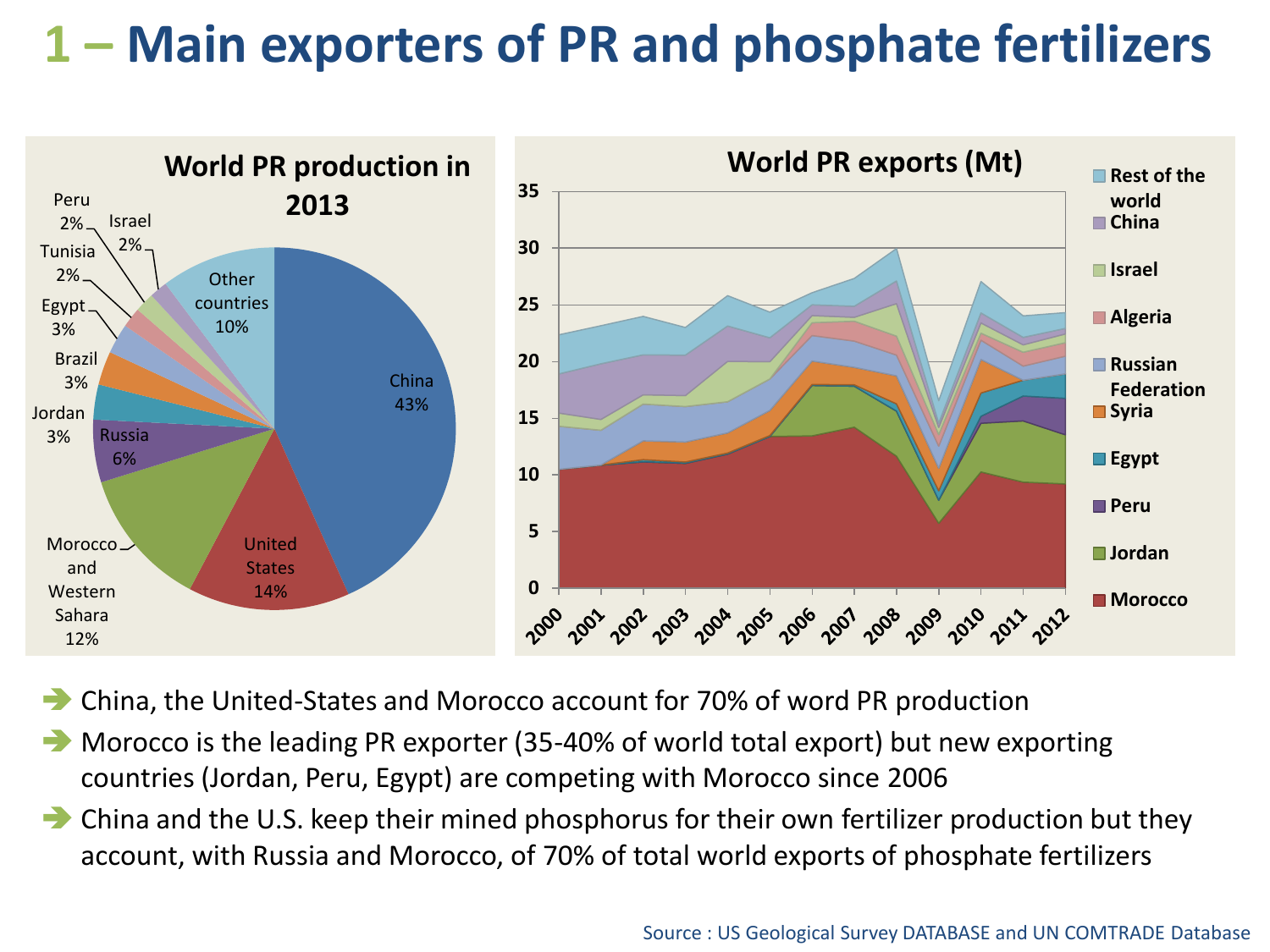### **1 – Main exporters of potassium salts**



- The potassium chloride market is extremely concentrated
- Only five countries control 80% the world production of potassium chloride
- About 70% of exports are controlled by only two consortia: one North American and the other specific to Russia and Belarus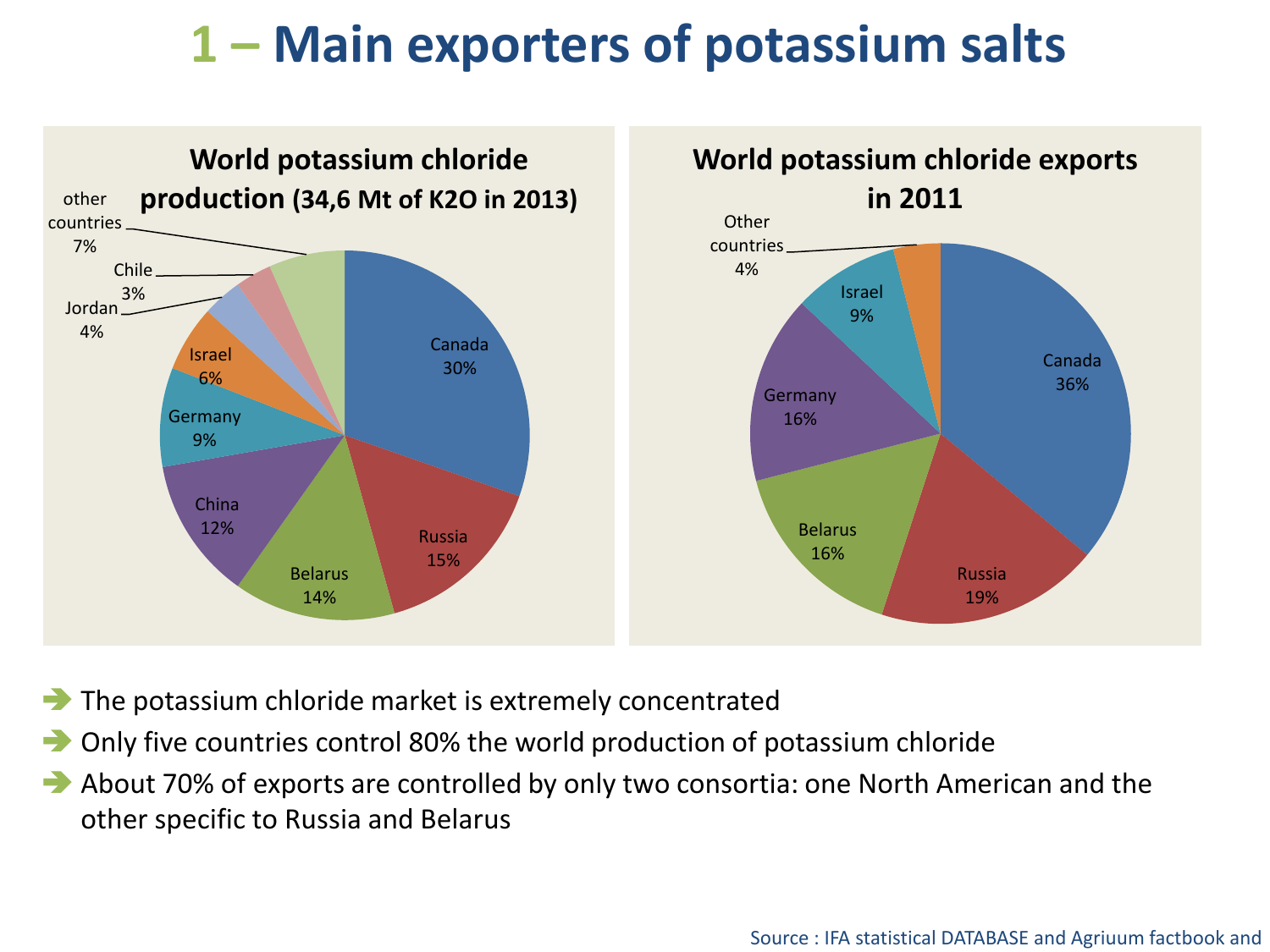### **2 – Supply/demand of fertilisers in Europe : strong dependence on world market ?**

#### **The European consumption of fertilisers is in a downward trend**

- $\triangleright$  Demand for mineral fertilizers is decreasing in the EU-27 since the 1980's
- $\triangleright$  The nitrogen demand is less price elastic than those of P and K fertilizers
- $\triangleright$  Fertilizers demand is declining in Western, while it is slightly increasing in Eastern

#### **Supply of potash fertilizers : Europe is self-sufficient**

- $\triangleright$  Thanks to reserves available in Germany (1.5% of world deposits of potash), and to a lesser extent, those of Spain and the United Kingdom
- $\triangleright$  The EU-27 production of potash reached 3 Mt (K2O) in 2012 which is largely sufficient to supply European demand
- $\triangleright$  Nevertheless, the world supply of potash is highly concentrated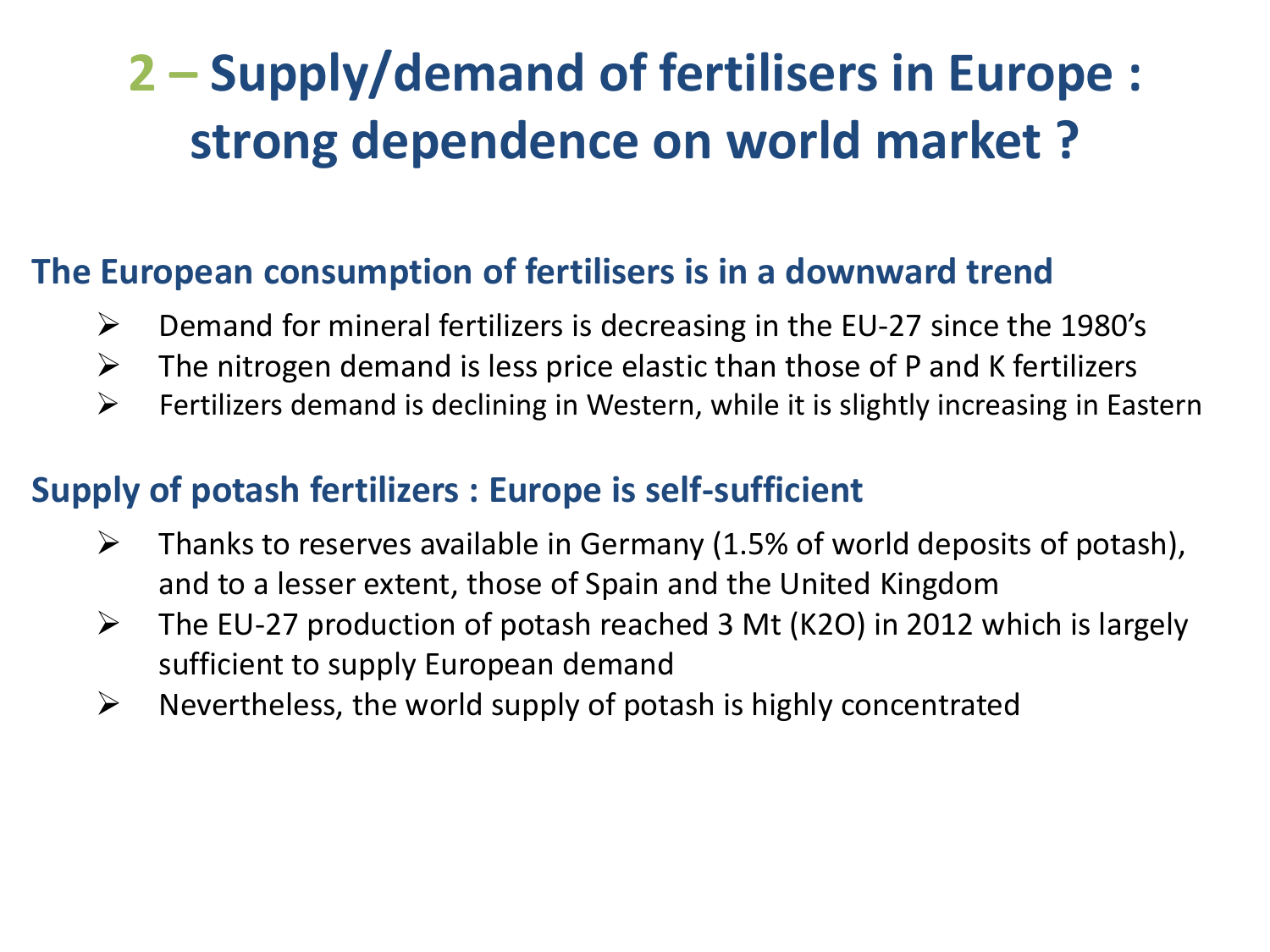### **2 – Supply/demand of fertilisers in Europe : strong dependence on world market ?**

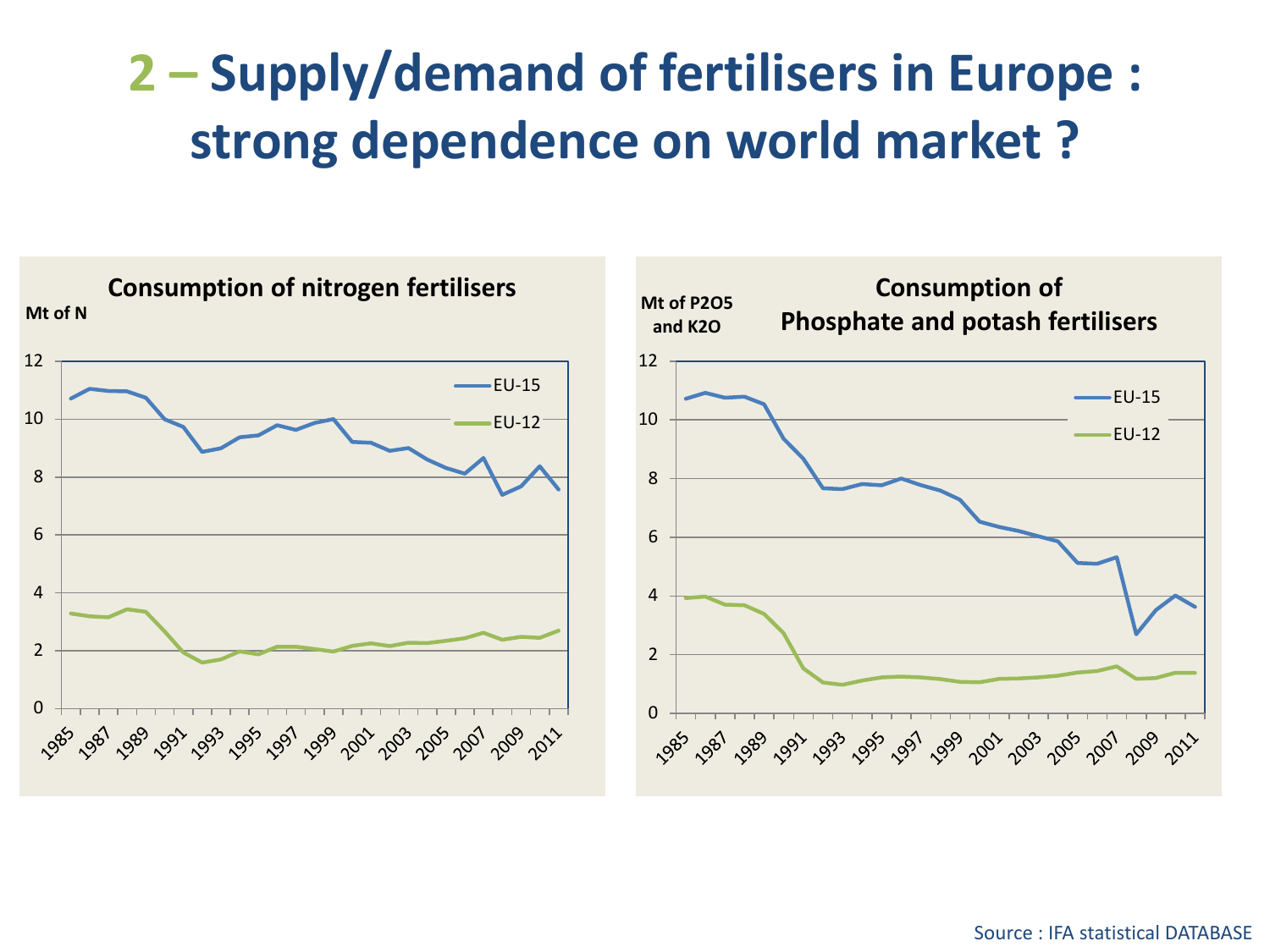### **2 – Supply/demand of fertilisers in Europe : a strong dependence on world market ?**

#### **Supply of nitrogen and phosphate fertilizers : a lack of resources in EU-27**

- $\triangleright$  More than half (60% in 2010) of the natural gas consumed in EU-27 is imported
- $\triangleright$  Reserves of phosphate rock are almost non-existent in Europe
- **The European needs in phosphorus and nitrogen are supplied by imports**
- $\triangleright$  Historically, the European Industry of fertilizers imports raw materials (natural gas and PR) which that are then transformed in fertilizers

#### **Supply of N and P fertilizers in the EU-27 : dependence on world market**

- $\triangleright$  The EU is highly dependent on regions currently subject to political crisis (both for supply of raw material and of fertilizers)
- $\triangleright$  The relations with Russia (a leading supplier of natural gas, phosphate rock and fertilizers) are uncertain
- $\triangleright$  The European industry is facing much higher production costs than in countries rich in resource because of higher raw material costs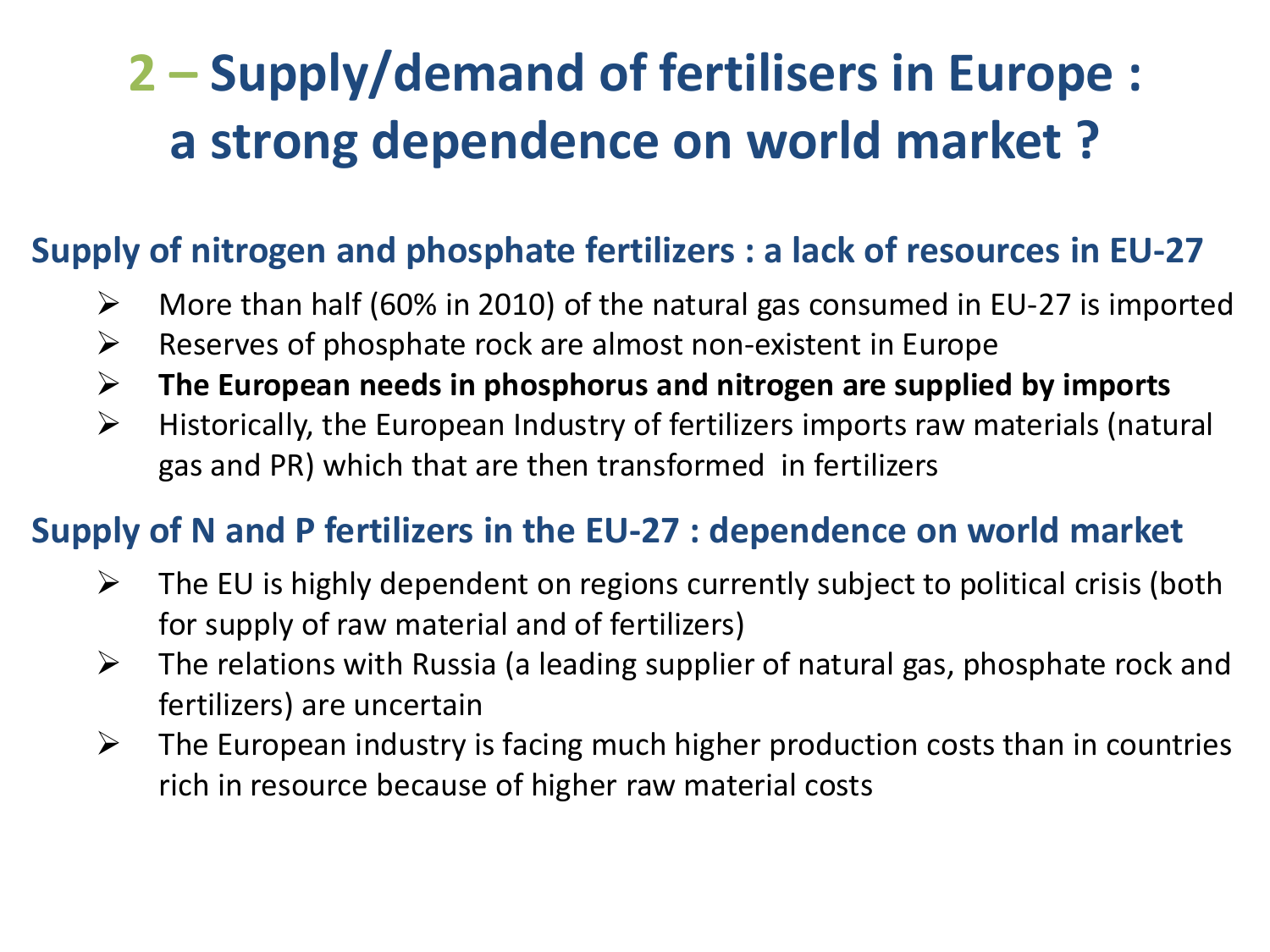### **2.** Supply-chain of phosphate fertilizers in EU-27



**Per year, the EU is importing around 6 million tons of natural phosphate (exceptionally, in 2009** only 4 million tons of phosphates were imported). Morocco covers 30-35% of all imports into the EU followed by Russia (14% of all imports), Algeria (13%) and Israel (8%)

Last years, the EU-27 has imported between 1 and 1,2Mt of phosphate fertilisers (P<sub>2</sub>O<sub>5</sub>) mainly from Russia, Morocco and Tunisia

> Source: IFA, statistics DATABASE, 2012 \*Net imports are calculated as the difference between consumption and production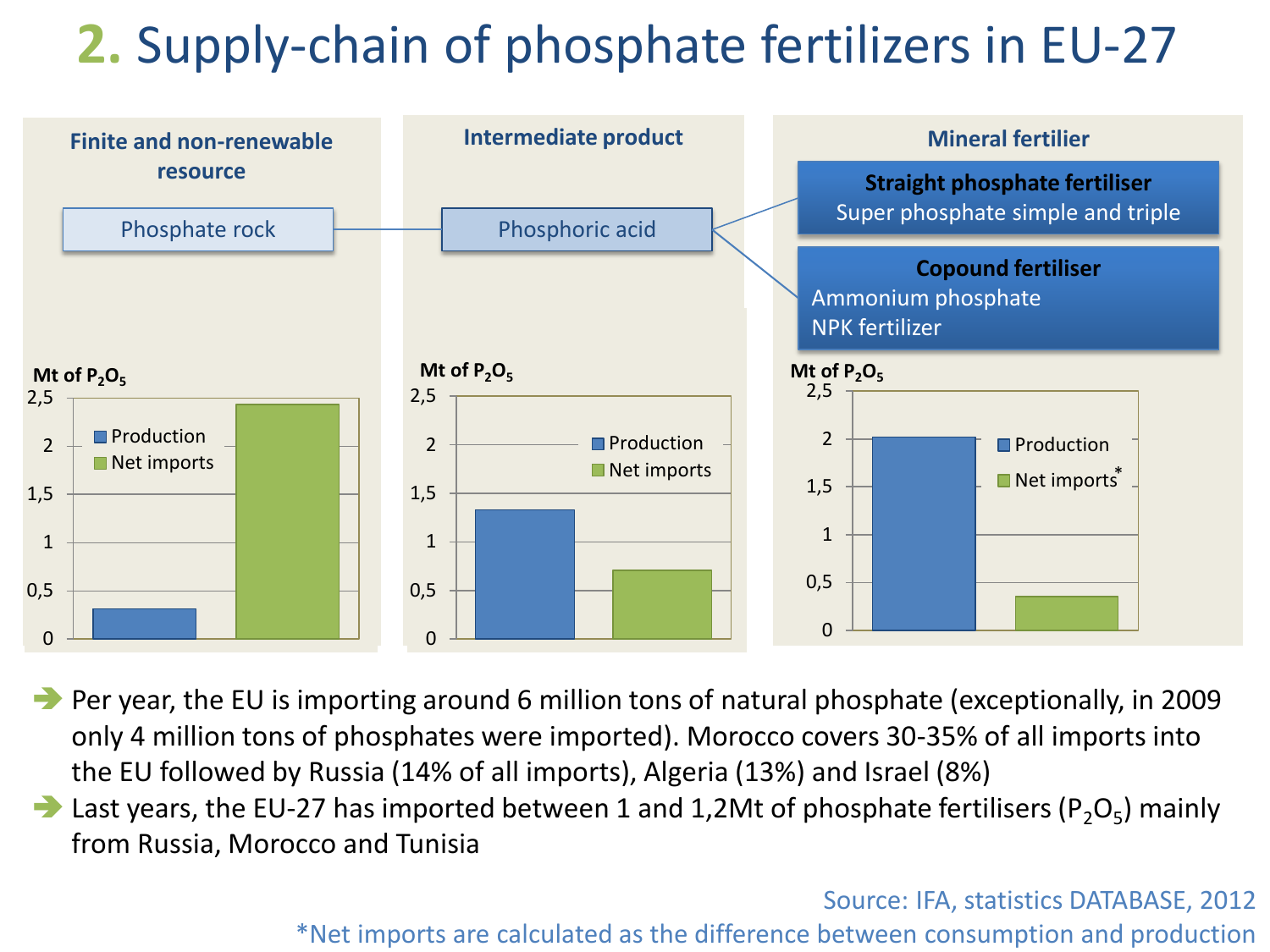### **2.** Supply chain of nitrogen fertilisers in EU-27



More than half (60% in 2010) of the natural gas consumed in EU-27 is imported, mainly from Russia and Algeria

14 Mt of ammonia were produced in EU-27 in 2012, which is 10% of total world production

 $\rightarrow$  To supplement local production, nitrogen is imported mainly in the form of ammonia and finished product urea mainly from Russia, Egypt, Algeria and Ukraine

> Source: IFA, statistics DATABASE, 2012 \*Net imports are calculated as the difference between consumption and production